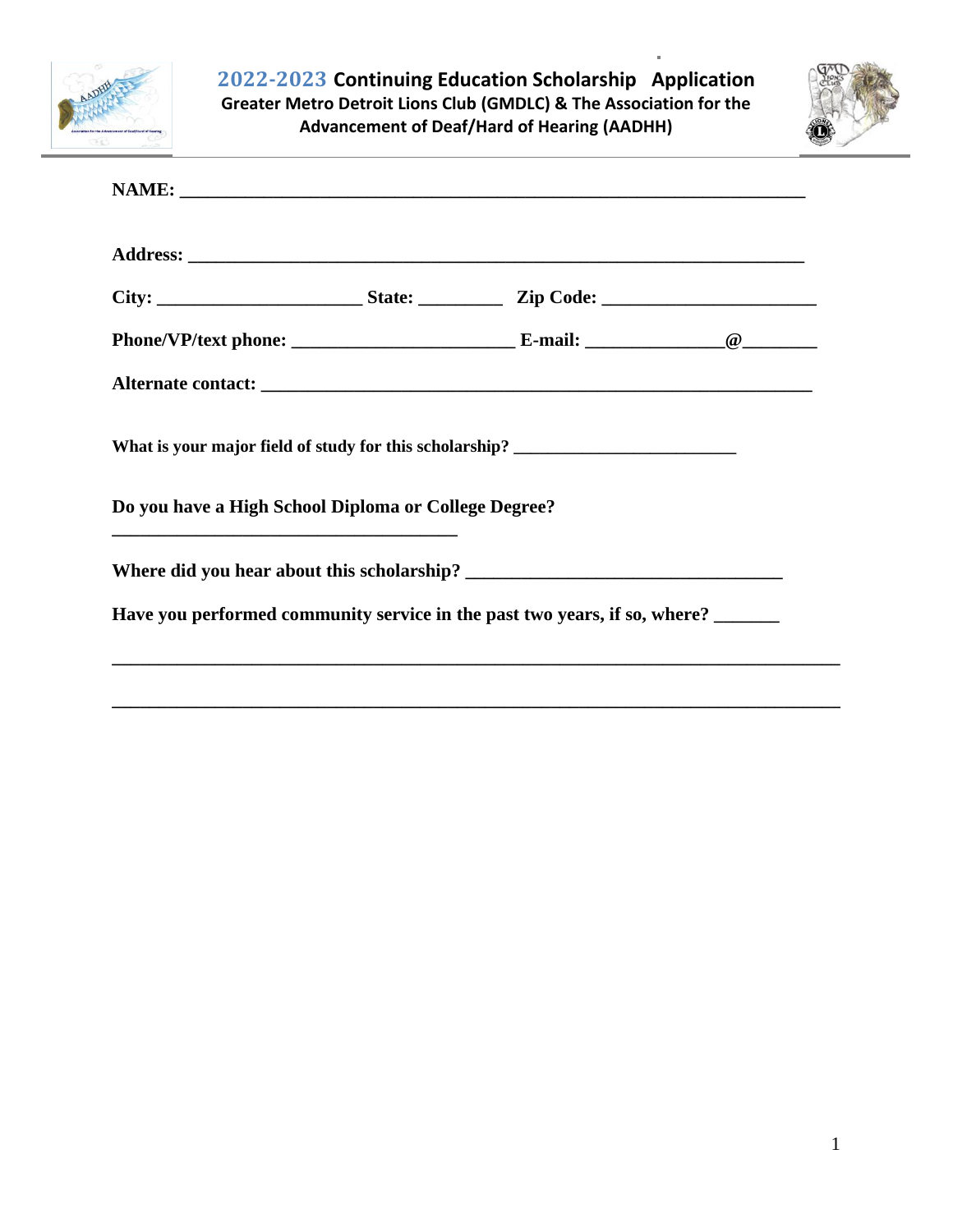



#### **Please include in your package the following information:**

*(Missing documents can affect your receiving consideration for the award)*

- *Recent audiogram, IEP, or Proof hearing loss*
- *Documentation of enrollment in the higher learning institution (letter of acceptance, letter from institution or business, transcript.) NOTE: Grades are not a determinate of receiving the scholarship.*
- *What are your goals and what do you need to succeed? What do you want to do to impact the community? For what do you plan to use the money?*
	- o *You can write an essay, or you can submit a video clip no longer than 3 minutes in length.*
- *One letter of recommendation (see below)*
- *A list of your community service What you want to do to impact the community and what you will use the money for activities if applicable*
- *A short Bio about yourself.*
- *Please submit a photo with your application for publication.*
- *Signed release form (see below)*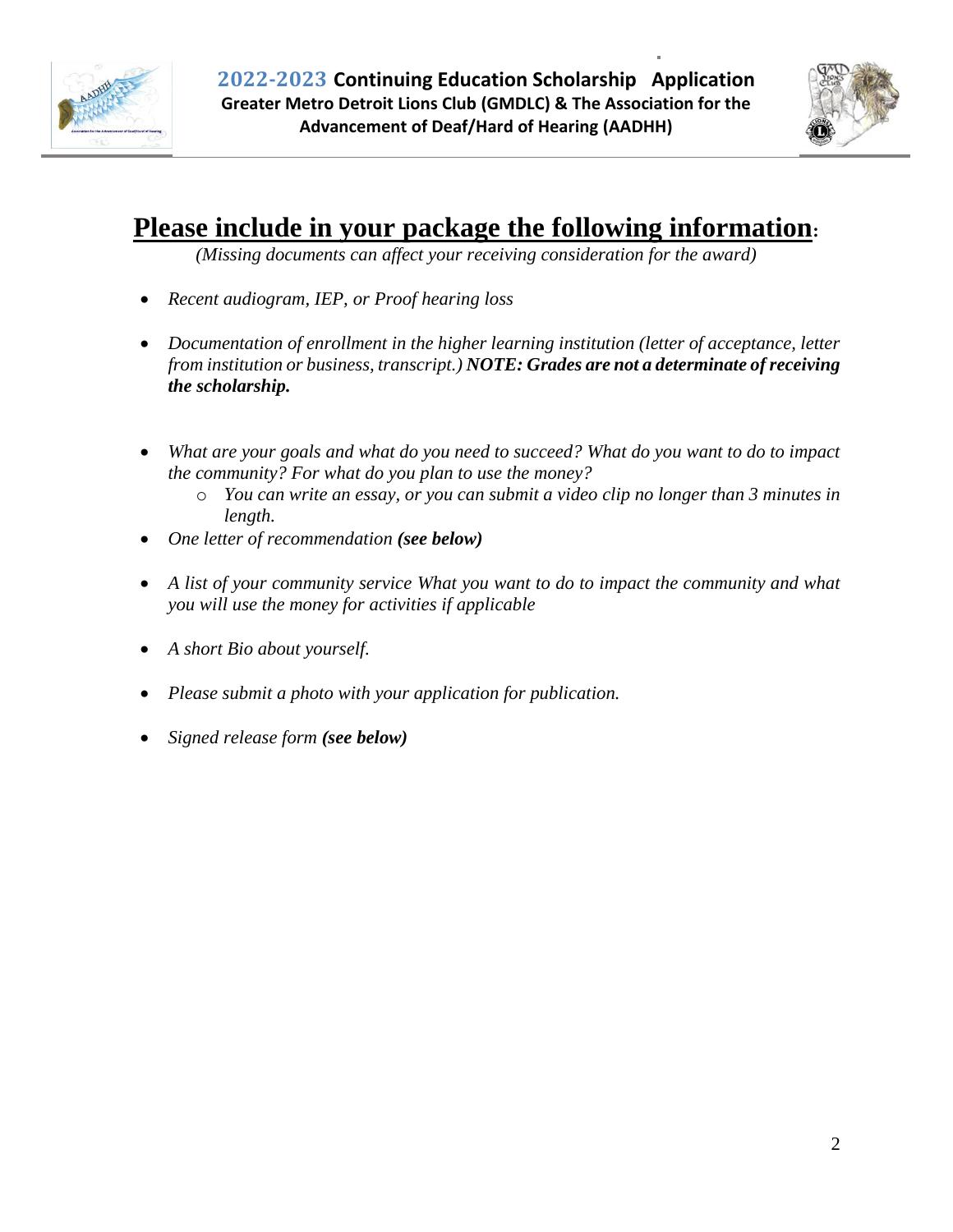



### **Eligibility Criteria**

- 1. Applicants must be residents of Michigan for at least 1 year. The age should be 17 years or older with information listed below. However, they can attend out of state schools but must be a resident of Wayne County Michigan.
- 2. Current proof you are enrolled in or attending or been accepted to higher learning institution, Internship or Trade program.
- 3. Applicant must submit one proof of hearing loss:
	- a. such as an audiogram
	- b. physician's verification
	- c. IEP
- 4. Applicants can use a variety of media to submit their application:
	- a. Essay
	- b. Videotape presentation
	- c. PowerPoint presentation
- 5. **Please submit at least one letter** of recommendation: personal letter from a relative or friend and/or professional recommendation
- 6. Applicant must agree to volunteer for an AADHH and/or GMDLC event or activity for a total of 4 hours in the 2022-2023 year. Collectively with the two organization.
- *7. Age and previous educational background should not stop you from applying for the scholarship. Please contact us with any questions you may have.*

#### **8. THE DEADLINE FOR THE APPLICATION IS OCTOBER 5, 2022. THE APPLICATION MOST BE POSTMARKED BY OCTOBER 5, 2022. NO EXCEPTIONS!**

**9.** The Scholarship(s) will be announced the first week of November 2022

**Applications can be mailed to:**

**AADHH PO Box 27194 Detroit, MI 48227** **Send via email to**  [aadhhnonprofit@gmail.com](mailto:aadhhnonprofit@gmail.com) text or call 313-377-7767 for any questions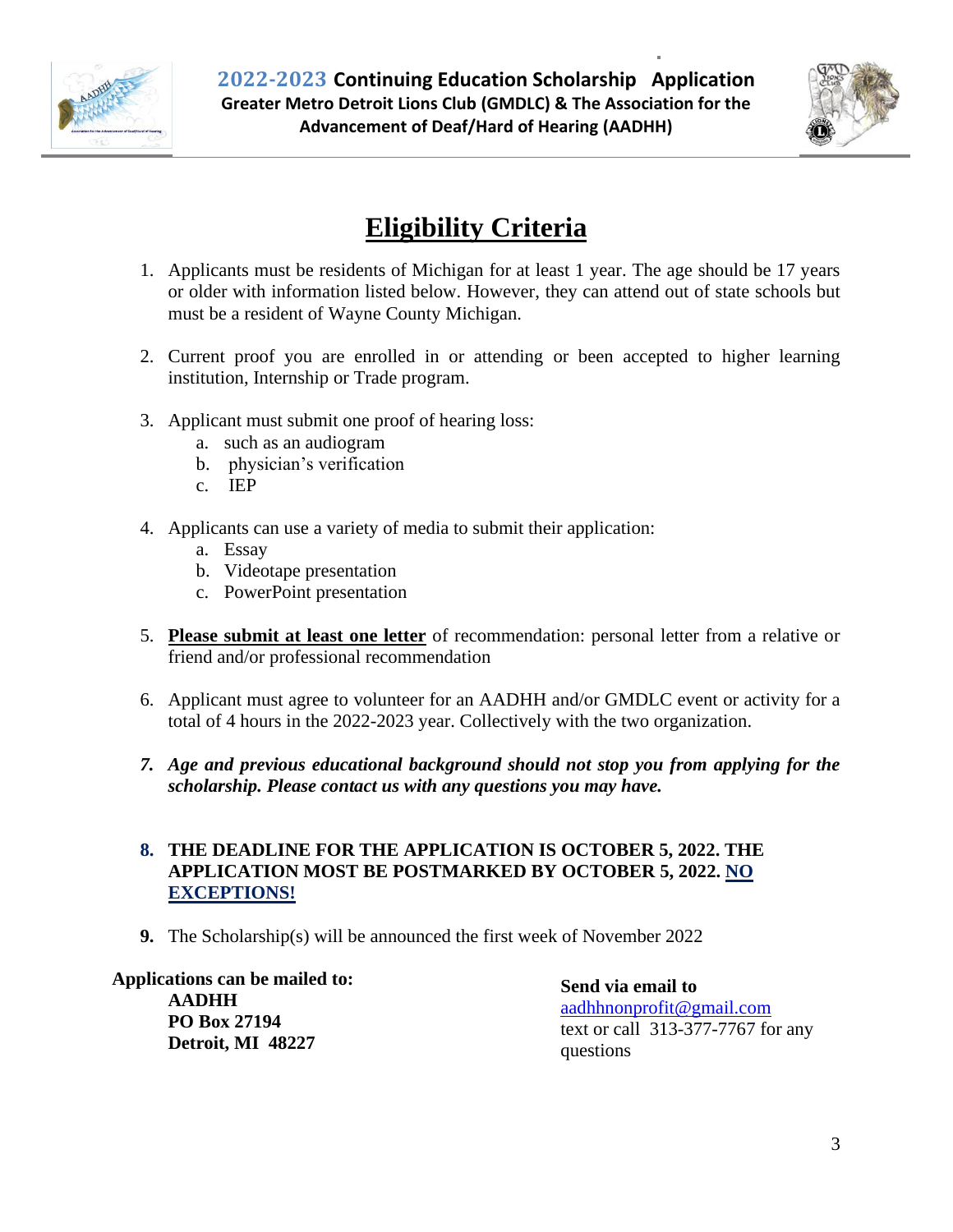



## **RELEASE of Ad/Copy**

|                                                                              | example 2.5 years of the Association for |
|------------------------------------------------------------------------------|------------------------------------------|
| the Advancement of Deaf/Hard of Hearing (AADHH) & Greater Metro              |                                          |
| Detroit Lions Club (GMDLC) permission to use my video's, essays, and         |                                          |
| photos in conjunction with any written publications regarding the Continuing |                                          |
| <b>Education Scholarship for Deaf and Hard of Hearing Students.</b>          |                                          |

**I also authorize organizational use of submitted photos, essays, bios, and captured videos in the organization's newsletters, and advertising for community, and corporate solicitation regarding the Continuing Education Scholarship Fund.**

| Sign: |                  | Date: |
|-------|------------------|-------|
|       | <b>Applicant</b> |       |

**Sign: \_\_\_\_\_\_\_\_\_\_\_\_\_\_\_\_\_\_\_\_\_\_\_\_\_\_\_\_\_\_\_\_\_\_\_\_\_ Date: \_\_\_\_\_\_\_\_\_\_\_\_\_\_\_ Parent/Guardian if applicant is under 18 years of age**

**Sign: \_\_\_\_\_\_\_\_\_\_\_\_\_\_\_\_\_\_\_\_\_\_\_\_\_\_\_\_\_\_\_\_\_\_\_\_\_ Date: \_\_\_\_\_\_\_\_\_\_\_\_\_\_\_**

 **Scholarship Agent**